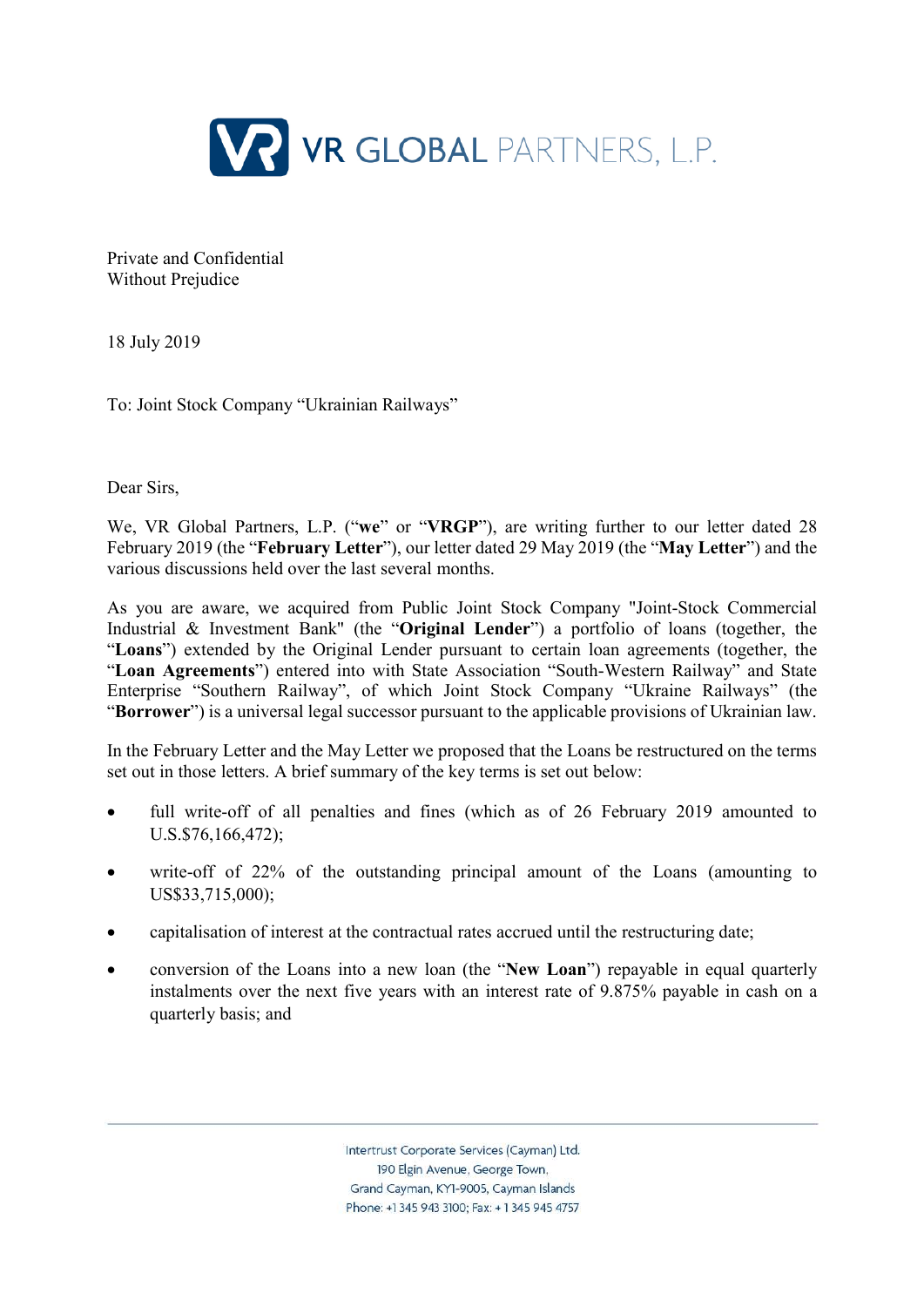

an option exercisable after 26 February 2020 to convert the New Loan into the U.S.\$500,000,000 8.250 per cent. Loan Participation Notes due 9 July 2024 (the "**Existing Notes**") issued by Rail Capital Markets Plc (the "**Issuer**") earlier this month.

The purpose of this letter is to briefly outline the proposed legal structure for implementation of the restructuring of the Loans.

#### **Restructuring of the Loans**

Below is an outline of the key legal steps for implementation of the proposed restructuring of the Loans:

- (i) the Borrower and VRGP will enter into a restructuring agreement (the "**Restructuring Agreement**"), which shall provide (among other things) that on the effective date of the restructuring the Borrower shall be fully released from its obligations under the Loan Agreements and the Loan Agreements shall be replaced in full with a new loan agreement included in a schedule to the Restructuring Agreement (the "**New Loan Agreement**");
- (ii) the Restructuring Agreement and the New Loan Agreement shall be governed by English law;
- (iii) the Original Lender will enter into a deed of release pursuant to which it will release the Borrower from any obligations that the Borrower may have towards the Original Lender with respect to the Loans (should there be any challenge to the sale transaction entered into between the Original Lender and VRGP);
- (iv) the Borrower, the Original Lender (it its capacity as the servicing bank) and VRGP will work together to change the servicing bank under the Loans from the Original Lender to a new bank (which shall be agreed between the Borrower and VRGP and is expected to be the servicing bank of the loan underlying the Existing Notes) and record this change in the automated information system of the National Bank of Ukraine "Loan Agreements with Non-Residents" (the "**NBU Information System**"); and
- (v) the discharge of the Loans and the constitution of the New Loan will be registered in the NBU Information System by the servicing bank.

#### **Option to Convert**

As described above and in the May Letter, it is proposed that the New Loan Agreement provides for an option to exchange the New Loans for notes (the "**Additional Notes**") that would form single series and be consolidated with the Existing Notes issued by the Issuer. Condition 14 of the Existing Notes expressly permits the Issuer and the Borrower to issue additional notes under the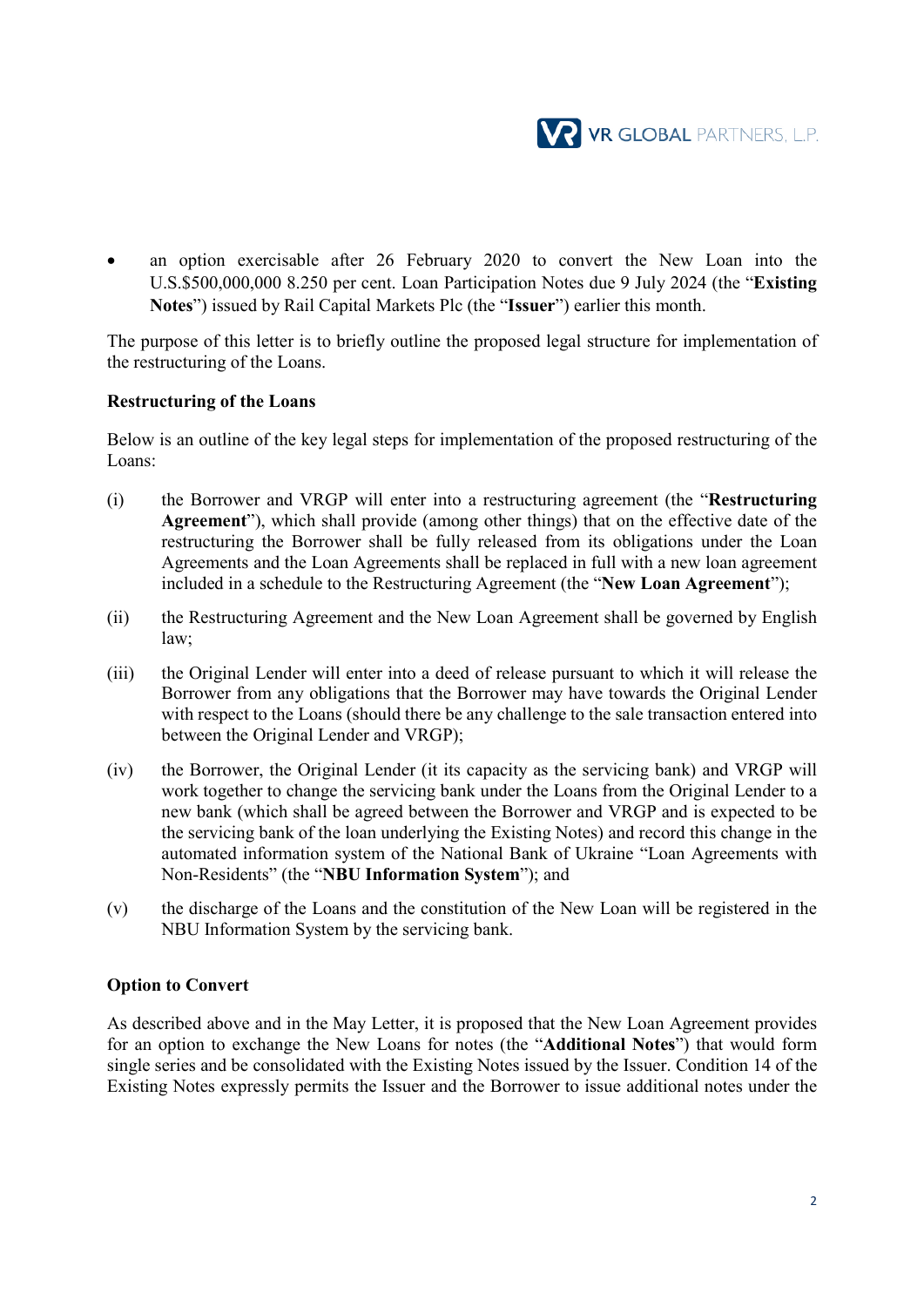

trust deed constituting the Existing Notes (the "**Trust Deed**"). In addition, in connection with such issuance, the Borrower, the Issuer and the trustee under the Trust Deed (the "**Trustee**") are authorised to supplement the loan agreement entered into between the Borrower and the Issuer (the "**LPN Loan Agreement**") and the Trust Deed in order to give effect to issuance of the Additional Notes.

Below is an outline of the key legal steps for implementation of the conversion mechanism:

- (i) the Borrower, the Issuer and VRGP will enter a deed of exchange (a form of which shall be set out in a schedule to the Restructuring Agreement) pursuant to which (i) VRGP will assign the Loan to the Issuer, (ii) the Issuer will release the Borrower from all its obligations under the Loan in consideration of the Borrower assuming additional liability under the LPN Loan Agreement that will be equal to the principal amount of the Additional Notes to be issued, and (iii) the Issuer will issue the relevant principal amount of the Additional Notes to VRGP;
- (ii) in order to give effect to the issuance of the Additional Notes, (i) the Trustee and the Issuer will enter into a supplement to the Trust Deed, (ii) the Issuer and the Borrower will enter into a supplement to the LPN Loan Agreement, and (iii) the Issuer and the Borrower will prepare an updated prospectus/supplemental prospectus in order to allow the listing of the Additional Notes on the Irish Stock Exchange so as to ensure that the Additional Notes are fully fungible with the Existing Notes; and
- (iii) on the effective date of the exchange, the servicing bank will register the Issuer as a lender of record with respect to the New Loan in the NBU Information System and on the same date the servicing bank will register the cancellation of the New Loan Agreement and amendment of the LPN Loan Agreement on the basis of a supplement to the LPN Loan Agreement (in order to increase the principal amount outstanding under the LPN Loan Agreement).

The proposed conversion structure is also illustrated by the charts included in Schedule 1 to this **letter** 

We are at your disposal should you wish to discuss the proposed legal structure further.

Please note that implementation of the restructuring described in this letter is subject to finalisation, and entry into, the relevant legal documentation. Nothing in this letter constitutes a waiver or alteration of any rights we may have under, or with respect to, the Loan Agreements or otherwise. Our rights are hereby reserved in full.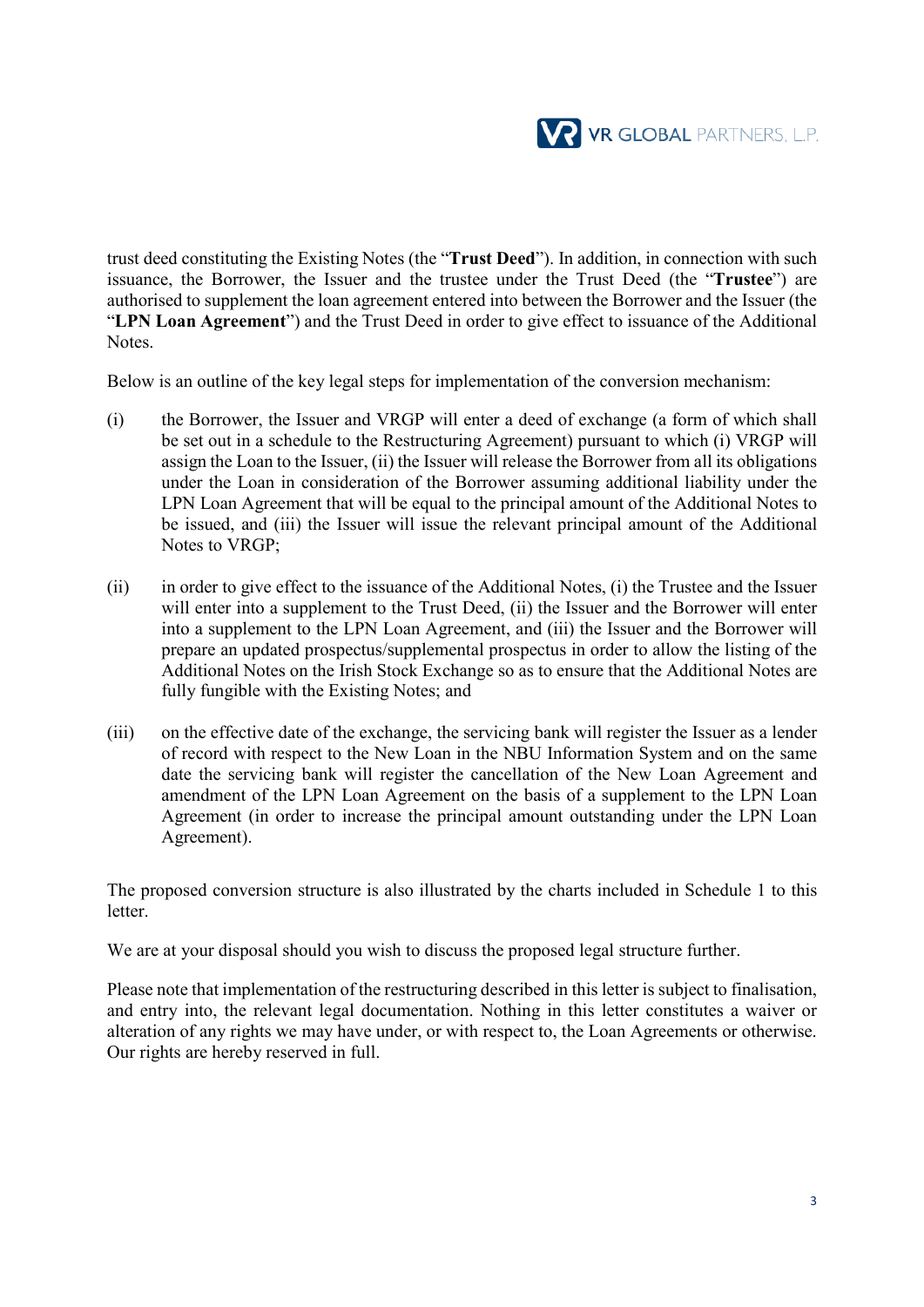

Yours sincerely,

# **VR Global Partners, L.P.**

 $By:$ 

Name: Emile du Toit Title: Authorised signatory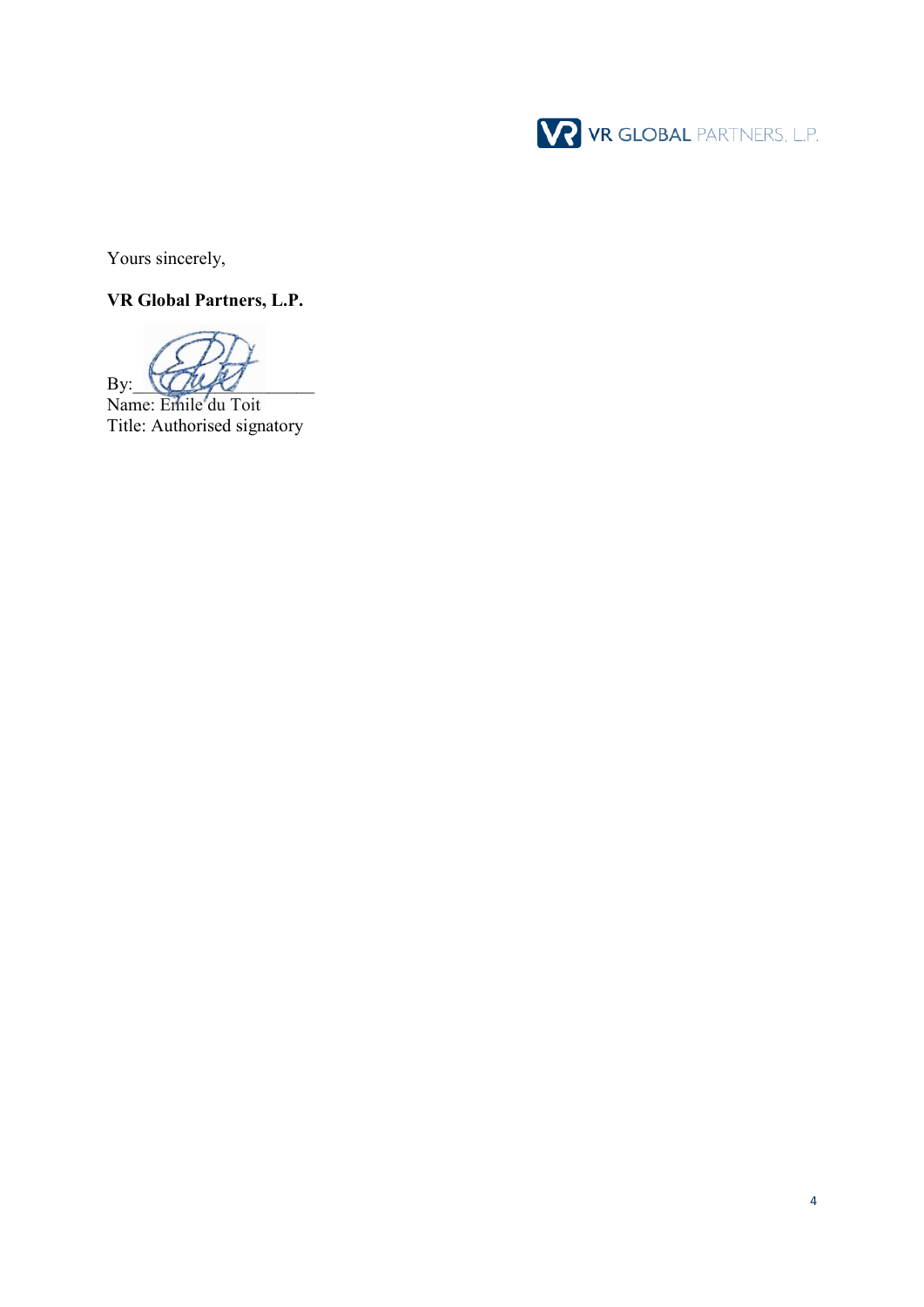

### **Schedule 1**

### **Graphic Illustration of the Proposed Conversion Mechanism**

(i) Initial position before the conversion:



(ii) Implementation of the conversion: